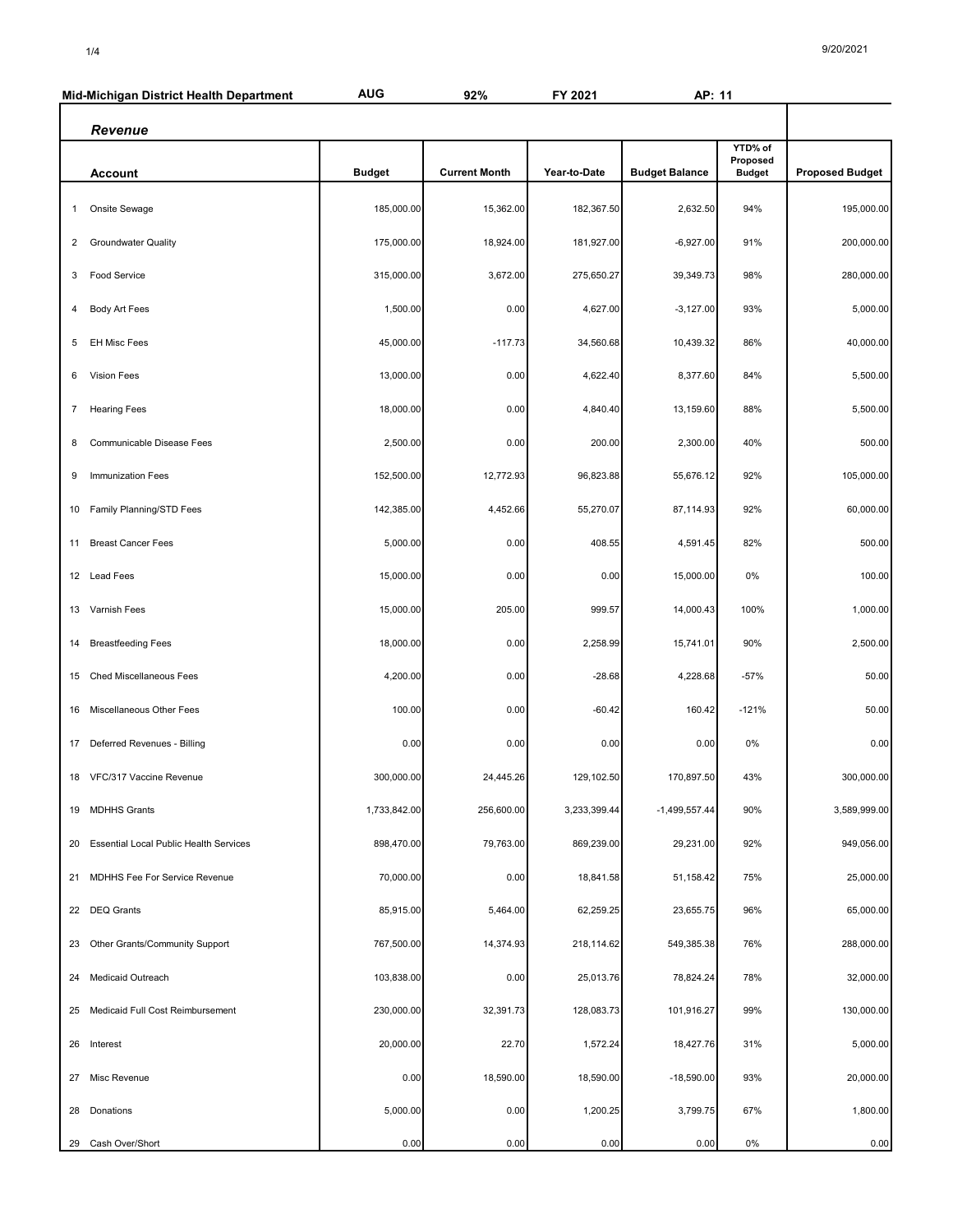| 30 | Clinton Co - Appropriation            | 397,568.00   | 0.00       | 306,453.75   | 91,114.25     | 77%  | 397,568.00   |
|----|---------------------------------------|--------------|------------|--------------|---------------|------|--------------|
| 31 | Gratiot Co - Appropriation            | 287,263.00   | 0.00       | 215,447.25   | 71,815.75     | 75%  | 287,263.00   |
| 32 | Montcalm Co - Appropriation           | 430,647.00   | 35,887.25  | 394,760.01   | 35,886.99     | 92%  | 430,647.00   |
| 33 | Prior Year Adjustments                | 0.00         | 0.00       | $-4,000.14$  | 4,000.14      | 100% | $-4,000.00$  |
| 34 | Space Occupancy                       | 298,300.00   | 21,026.00  | 230,677.43   | 67,622.57     | 92%  | 251,703.00   |
| 35 | Deferred Revenues/Fund Balance- Other | 50,000.0     | 0.00       | 0.00         | 50,000.00     | 0%   | 0.0          |
|    |                                       |              |            |              |               |      |              |
|    | <b>TOTAL REVENUE:</b>                 | 6,785,528.00 | 543,835.73 | 6,693,221.87 | 92,306.13     | 87%  | 7,669,736.00 |
|    | W/O SPACE & VFC                       | 6,187,228.00 | 498,364.47 | 6,333,441.94 | $-146,213.94$ | 89%  | 7,118,033.00 |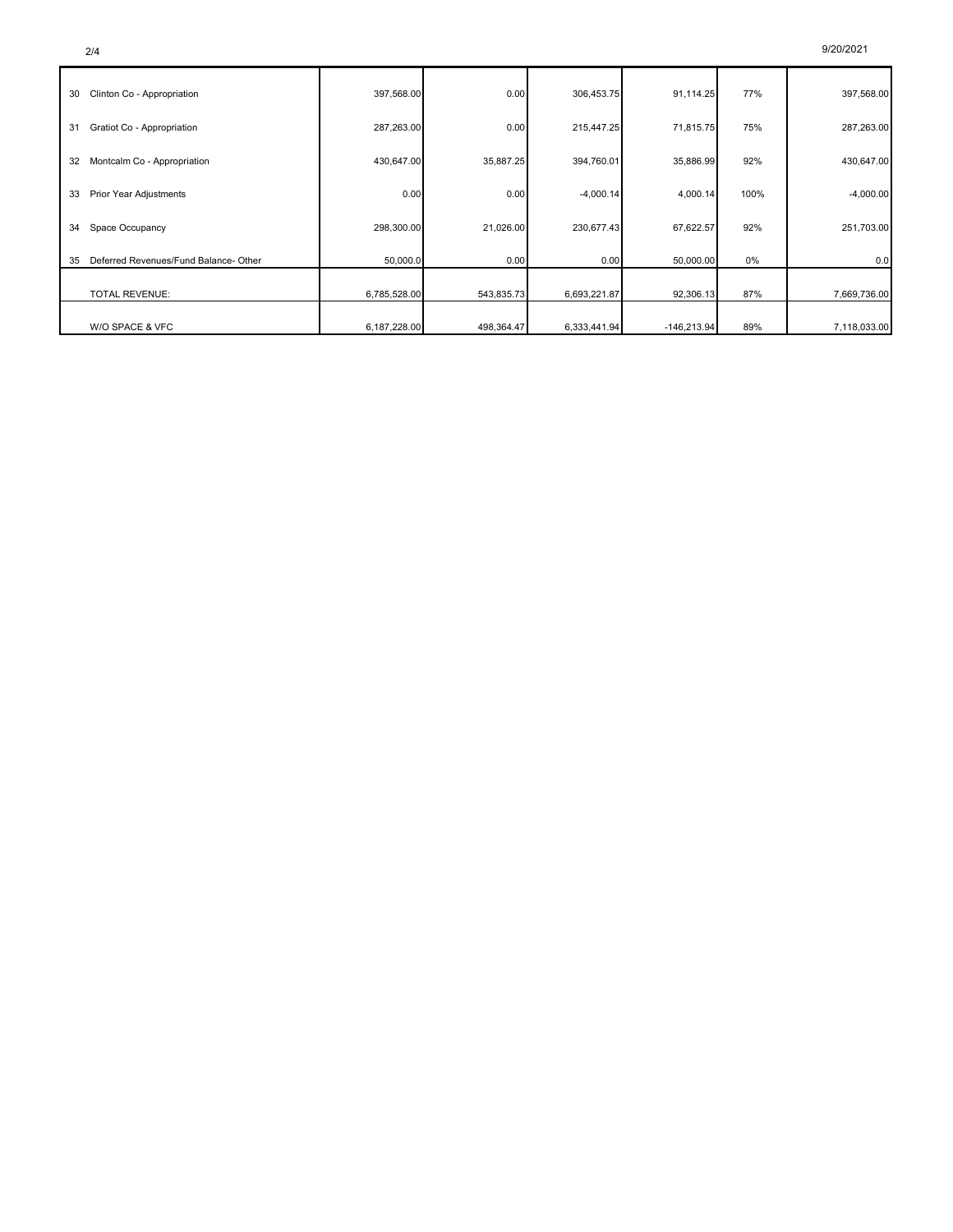|                | Mid-Michigan District Health Department  | <b>JULY</b>   | 92%                  | FY 2021      | AP: 10                |                          |               |
|----------------|------------------------------------------|---------------|----------------------|--------------|-----------------------|--------------------------|---------------|
|                | <b>Expenditure</b>                       |               |                      |              |                       |                          |               |
|                | <b>Account</b>                           | <b>Budget</b> | <b>Current Month</b> | Year-to-Date | <b>Budget Balance</b> | YTD% of<br><b>Budget</b> | <b>Budget</b> |
| 1              | Board of Health Per Diem                 | 6,000.00      | 140.00               | 900.00       | 5,100.00              | 60%                      | 1,500.00      |
| 2              | Salaries                                 | 3,641,415.00  | 315,467.95           | 3,799,318.49 | -157,903.49           | 90%                      | 4,209,536.00  |
| 3              | <b>FICA</b>                              | 279,444.00    | 23,080.23            | 283,404.60   | $-3,960.60$           | 91%                      | 312,000.00    |
| 4              | Health Insurance                         | 759,401.00    | 104,636.98           | 746,433.48   | 12,967.52             | 96%                      | 777,000.00    |
| 5              | Dental Insurance                         | 49,305.00     | 6,421.24             | 46,375.89    | 2,929.11              | 97%                      | 48,000.00     |
| 6              | Retirement                               | 464,969.00    | 33,739.32            | 439,842.92   | 25,126.08             | 90%                      | 490,000.00    |
| $\overline{7}$ | <b>Work Comp</b>                         | 31,360.00     | 1,462.00             | 14,373.78    | 16,986.22             | 90%                      | 16,000.00     |
| 8              | Unemployment Comp                        | 8,000.00      | 0.00                 | 1,562.00     | 6,438.00              | 13%                      | 12,000.00     |
| 9              | Life Insurance                           | 6,834.00      | 24.41                | 5,249.30     | 1,584.70              | 81%                      | 6,500.00      |
| 10             | Physicals/memberships                    | 0.00          | 0.00                 | 0.00         | 0.00                  | 0%                       | 0.00          |
| 11             | <b>Printed Materials</b>                 | 6,500.00      | 0.00                 | 2,346.26     | 4,153.74              | 47%                      | 5,000.00      |
|                | 12 Postage                               | 18,100.00     | 937.18               | 19,750.73    | $-1,650.73$           | 79%                      | 25,000.00     |
| 13             | <b>Office Supplies</b>                   | 55,650.00     | 5,602.93             | 70,219.96    | $-14,569.96$          | 83%                      | 85,000.00     |
| 14             | <b>Computer/Printer Supplies</b>         | 50,800.00     | 14,306.04            | 77,679.10    | $-26,879.10$          | 62%                      | 125,000.00    |
| 15             | <b>Medical Supplies</b>                  | 76,300.00     | 17,313.57            | 54,555.36    | 21,744.64             | 78%                      | 70,000.00     |
|                | 16 CD Meds Biologics                     | 77,000.00     | 2,758.20             | 51,920.33    | 25,079.67             | 74%                      | 70,000.00     |
|                | 17 VFC Supplies                          | 300,000.00    | 24,445.26            | 129,102.51   | 170,897.49            | 43%                      | 300,000.00    |
|                | 18 Contractual Services                  | 127,000.00    | 33,428.09            | 250,055.22   | $-123,055.22$         | 73%                      | 344,000.00    |
|                | 19 Legal Expenses                        | 15,000.00     | 2,145.00             | 11,446.08    | 3,553.92              | 76%                      | 15,000.00     |
| 20             | Communications                           | 59,250.00     | 12,583.05            | 81,742.52    | $-22,492.52$          | 91%                      | 90,000.00     |
|                | 21 Travel                                | 159,300.00    | 8,456.43             | 75,208.71    | 84,091.29             | 85%                      | 88,000.00     |
|                | 22 Advertising & Recruitment             | 19,000.00     | 16,049.76            | 56,764.92    | -37,764.92            | 87%                      | 65,000.00     |
| 23             | Liability Insurance                      | 32,000.00     | 4,056.00             | 26,093.00    | 5,907.00              | 84%                      | 31,000.00     |
|                | 24 Equipment Maintenance/Lease           | 42,900.00     | 1,848.32             | 11,123.76    | 31,776.24             | 93%                      | 12,000.00     |
|                | 25 Rent                                  | 8,500.00      | 70.00                | 20,654.67    | $-12, 154.67$         | 83%                      | 25,000.00     |
| 26             | Space Occupancy                          | 298,300.00    | 21,026.00            | 231,088.00   | 67,212.00             | 91%                      | 255,000.00    |
|                | 27 Training                              | 32,100.00     | 675.00               | 8,050.00     | 24,050.00             | 81%                      | 10,000.00     |
| 28             | Memberships/Certifications/Subscriptions | 23,450.00     | 312.66               | 27,243.02    | $-3,793.02$           | 91%                      | 30,000.00     |
| 29             | <b>Tuition Reimbursement</b>             | 0.00          | 0.00                 | 0.00         | 0.00                  | 0%                       | 0.00          |